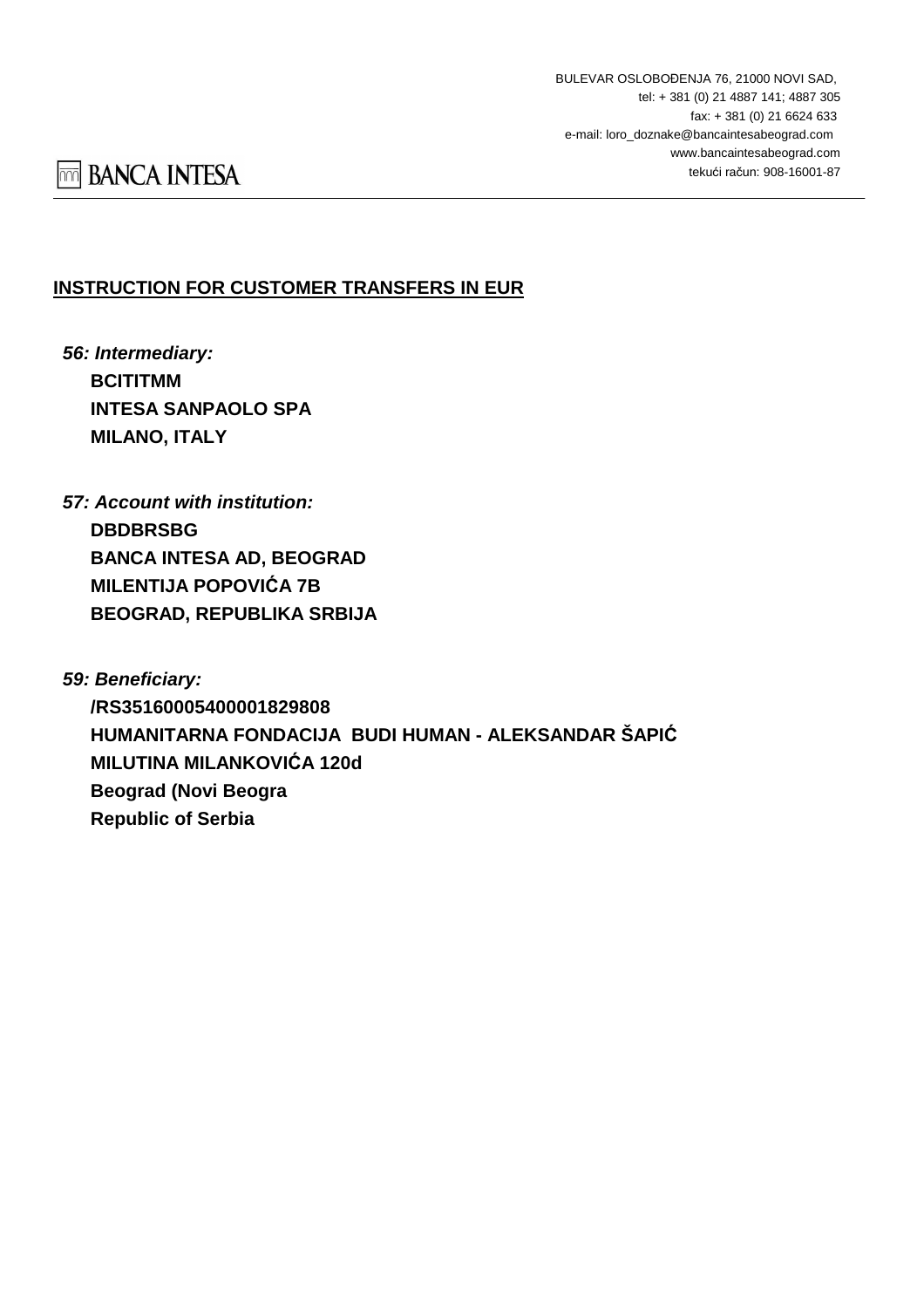### **INSTRUCTION FOR CUSTOMER TRANSFERS IN CHF**

- **56: Intermediary: CRESCHZZ80A CREDIT SUISSE (SCHWEIZ) AG ZURICH, SWITZERLAND**
- **57: Account with institution: DBDBRSBG BANCA INTESA AD, BEOGRAD MILENTIJA POPOVIĆA 7B BEOGRAD, REPUBLIKA SRBIJA**
- **59: Beneficiary: /RS35160005400001829808 HUMANITARNA FONDACIJA BUDI HUMAN - ALEKSANDAR ŠAPIĆ MILUTINA MILANKOVIĆA 120d Beograd (Novi Beogra Republic of Serbia**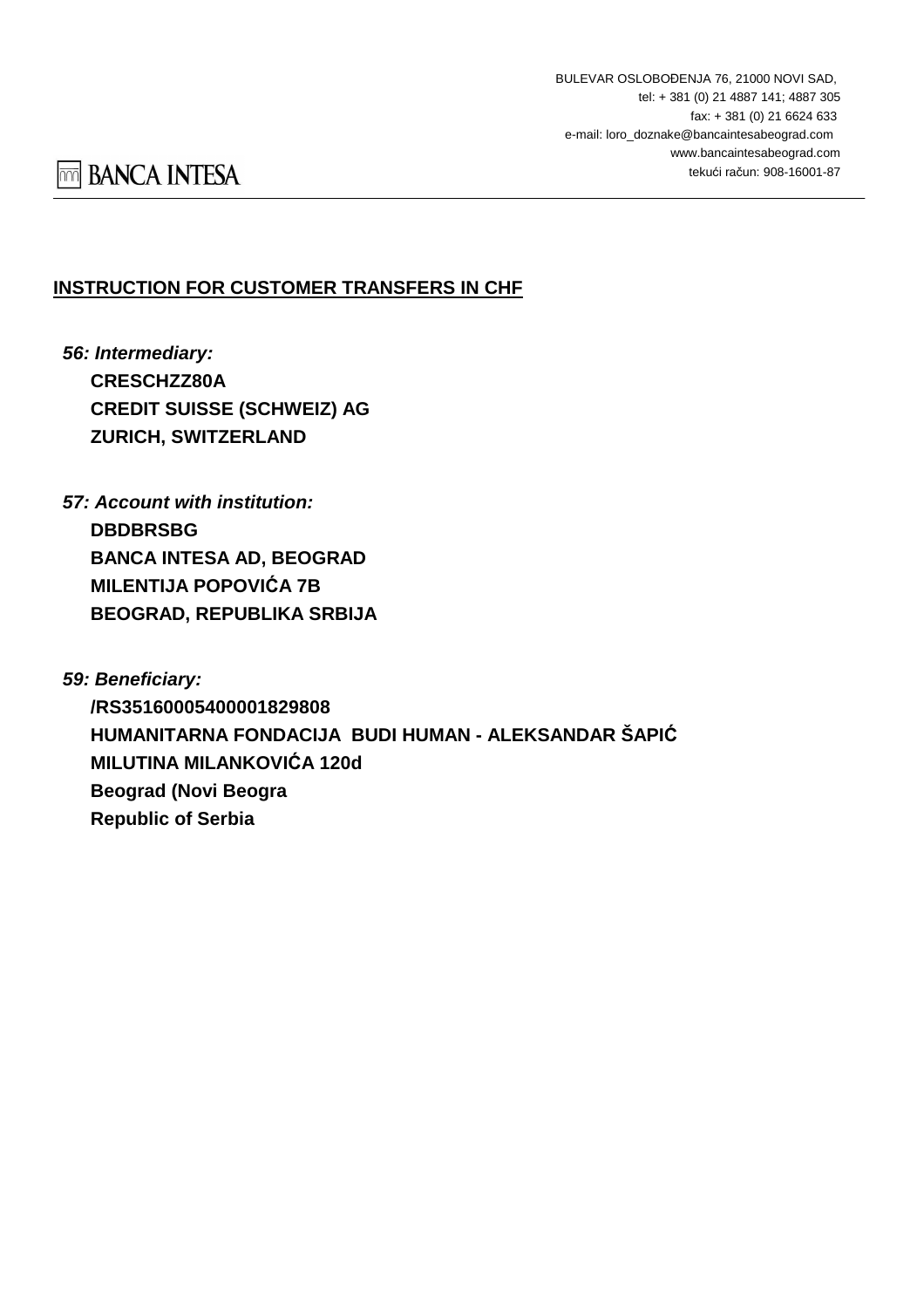## **INSTRUCTION FOR CUSTOMER TRANSFERS IN USD**

**56: Intermediary: BCITUS33 INTESA SANPAOLO SPA (FORMERLY BANCA INTESA SPA NEW YORK) NEW YORK,NY, UNITED STATES**

**57: Account with institution: DBDBRSBG BANCA INTESA AD, BEOGRAD MILENTIJA POPOVIĆA 7B BEOGRAD, REPUBLIKA SRBIJA**

**59: Beneficiary: /RS35160005400001829808 HUMANITARNA FONDACIJA BUDI HUMAN - ALEKSANDAR ŠAPIĆ MILUTINA MILANKOVIĆA 120d Beograd (Novi Beogra Republic of Serbia**